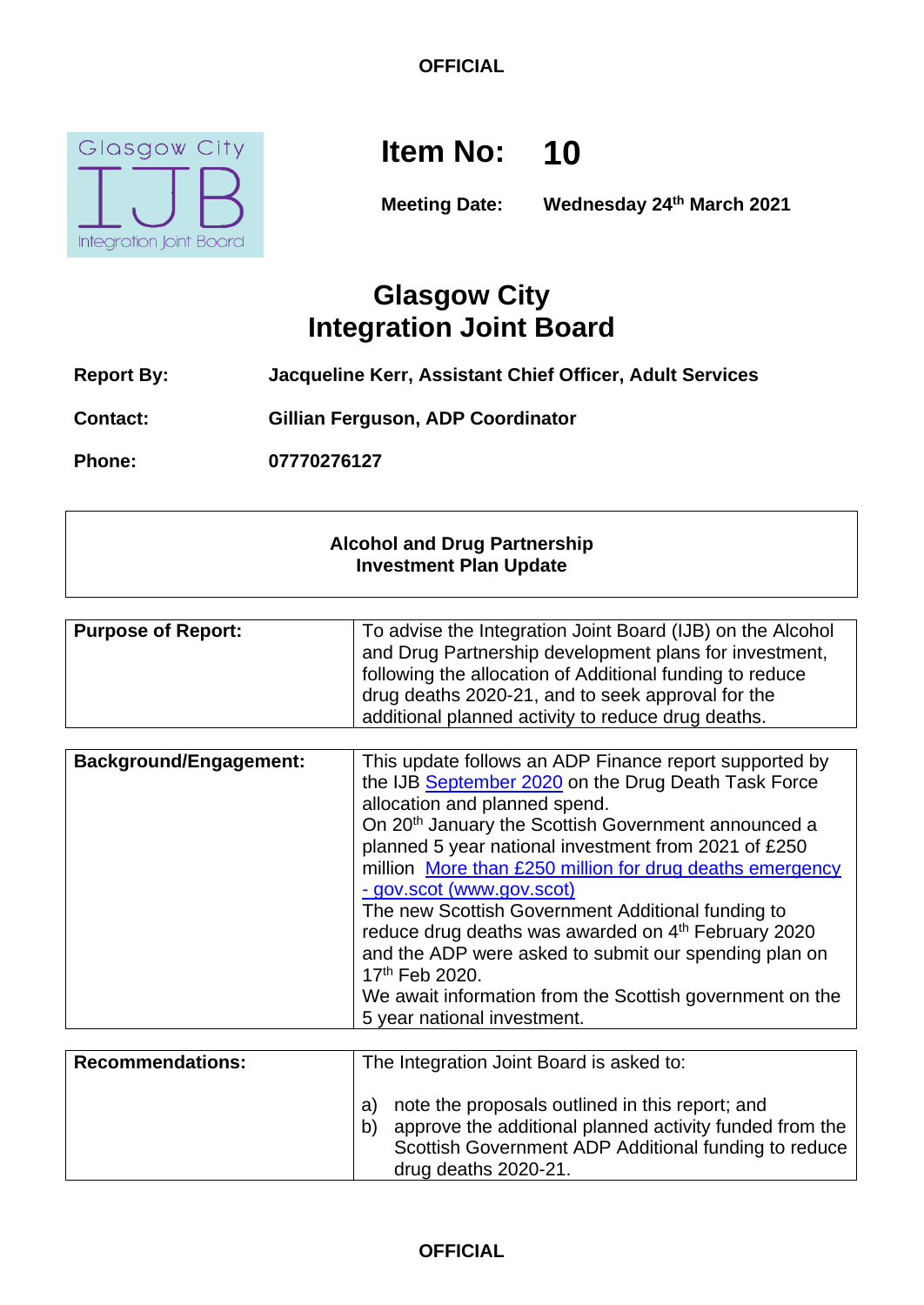#### **Relevance to Integration Joint Board Strategic Plan:**

The development of these proposals supports the attainment of the stated vision of the IJB, including:

- Striving for innovation
- Designing and delivering services around the need of individual carers and communities
- Focussing on being responsive to Glasgow's population and where health is poorest
- Supporting vulnerable people and promoting social well being

#### **Implications for Health and Social Care Partnership:**

| <b>Reference to National Health &amp;</b><br><b>Wellbeing Outcome:</b> | The proposed developments contribute to outcomes<br>$1,3,4,5,7$ and 9.                          |
|------------------------------------------------------------------------|-------------------------------------------------------------------------------------------------|
|                                                                        |                                                                                                 |
| Personnel:                                                             | The necessary recruitment process has begun to<br>support the delivery of the planned activity. |

| <b>Carers:</b> | Continued engagement with carer representatives                                                            |
|----------------|------------------------------------------------------------------------------------------------------------|
|                | has led to a better informed prioritisation process with<br>respect to the new funding and support for the |
|                | balance of investments.                                                                                    |

| <b>Provider Organisations:</b> | Enhancing the future role of provider organisations in<br>support of new models of care will be key to<br>implementing the proposed developments. These<br>proposals ensure that our engagement with the<br>voluntary sector remains a vital part of the<br>implementation of the plans. |
|--------------------------------|------------------------------------------------------------------------------------------------------------------------------------------------------------------------------------------------------------------------------------------------------------------------------------------|
|--------------------------------|------------------------------------------------------------------------------------------------------------------------------------------------------------------------------------------------------------------------------------------------------------------------------------------|

| <b>Equalities:</b> | As part of the development work for the<br>implementation of the proposals, equalities impact<br>assessments will be undertaken for all aspects of the<br>service development. |
|--------------------|--------------------------------------------------------------------------------------------------------------------------------------------------------------------------------|
|                    |                                                                                                                                                                                |

| <b>Fairer Scotland Compliance:</b> | By developing proposals to address alcohol and drug<br>related harms within the city, the HSCP will contribute<br>to alleviating the socio-economic disadvantage<br>experienced across the city. |
|------------------------------------|--------------------------------------------------------------------------------------------------------------------------------------------------------------------------------------------------|
|                                    |                                                                                                                                                                                                  |

| <b>Financial:</b> | This programme of investment is fully funded from<br>ADP funding secured from the Scottish Government<br>Additional funding for drug related deaths 2020-21. |
|-------------------|--------------------------------------------------------------------------------------------------------------------------------------------------------------|
|                   |                                                                                                                                                              |

| Legal: | Internal advice was sought to inform our plans to     |
|--------|-------------------------------------------------------|
|        | increase the capacity of an existing residential      |
|        | rehabilitation service and spot purchase from another |
|        | provider.                                             |

#### **OFFICIAL**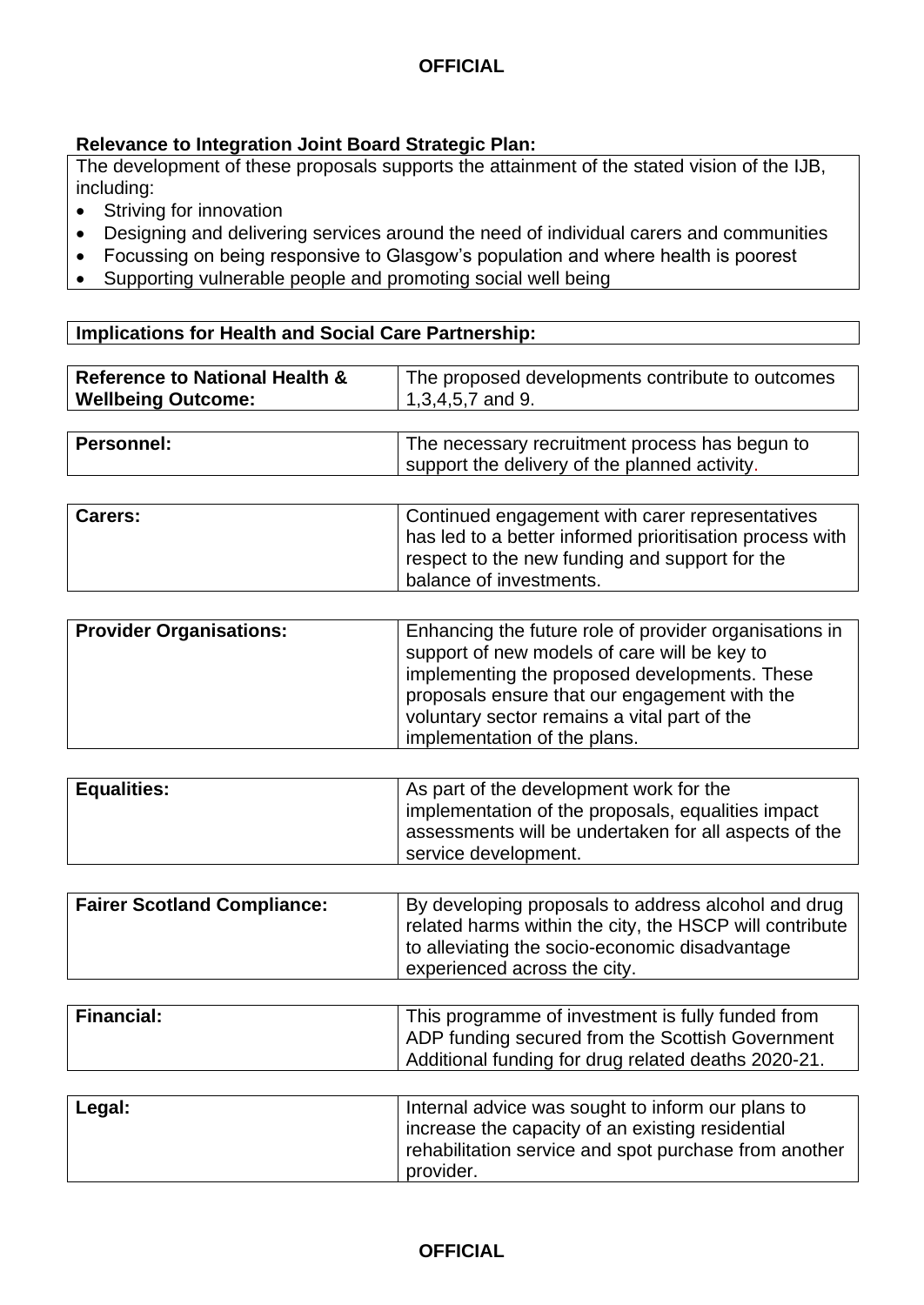| <b>Economic Impact:</b> | The creation of new, enhanced services should have<br>a positive impact, reducing public nuisance, public<br>injecting and littering in the city.                                                                                                                                                                   |
|-------------------------|---------------------------------------------------------------------------------------------------------------------------------------------------------------------------------------------------------------------------------------------------------------------------------------------------------------------|
|                         |                                                                                                                                                                                                                                                                                                                     |
| Sustainability:         | The Scottish Government Additional funding to<br>reduce drug deaths 2020-21 is for this financial year<br>only. Further funding has been announced by the<br>Scottish Government for 5 years from 2021. We<br>expect to receive the funding letter detailing the<br>Glasgow ADP allocation and expectations for the |

| Sustainable Procurement and | <b>None</b> |
|-----------------------------|-------------|
| Article 19:                 |             |
|                             |             |

spend in March 2021.

| evolve, a full risk register for each bid will be<br>developed. | <b>Risk Implications:</b> | As the process of developing proposals continues to |
|-----------------------------------------------------------------|---------------------------|-----------------------------------------------------|
|-----------------------------------------------------------------|---------------------------|-----------------------------------------------------|

| <b>Implications for Glasgow City</b><br><b>Council:</b>            | <b>None</b> |
|--------------------------------------------------------------------|-------------|
| <b>Implications for NHS Greater</b><br><b>Glasgow &amp; Clyde:</b> | <b>None</b> |

| Direction Required to Council, Health Board or Both     |  |  |  |
|---------------------------------------------------------|--|--|--|
| Direction to:                                           |  |  |  |
| 1. No Direction Required                                |  |  |  |
| 2. Glasgow City Council                                 |  |  |  |
| 3. NHS Greater Glasgow & Clyde                          |  |  |  |
| 4. Glasgow City Council and NHS Greater Glasgow & Clyde |  |  |  |

#### **1. Purpose**

1.1. To advise the Integration Joint Board (IJB) on the Alcohol and Drug Partnership development plans for investment following the allocation of Additional funding to reduce drug deaths 2020-21 and to seek approval for the additional planned activity to reduce drug deaths.

### **2. Background**

2.1. This update follows an ADP Finance report supported by the IJB in [September 2020](https://glasgowcity.hscp.scot/sites/default/files/publications/ITEM%20No%2008%20-%20Alcohol%20and%20Drug%20Partnership%20Investment%20Plan%20Update_0.pdf) on the Drug Death Task Force allocation and planned spend.

**OFFICIAL**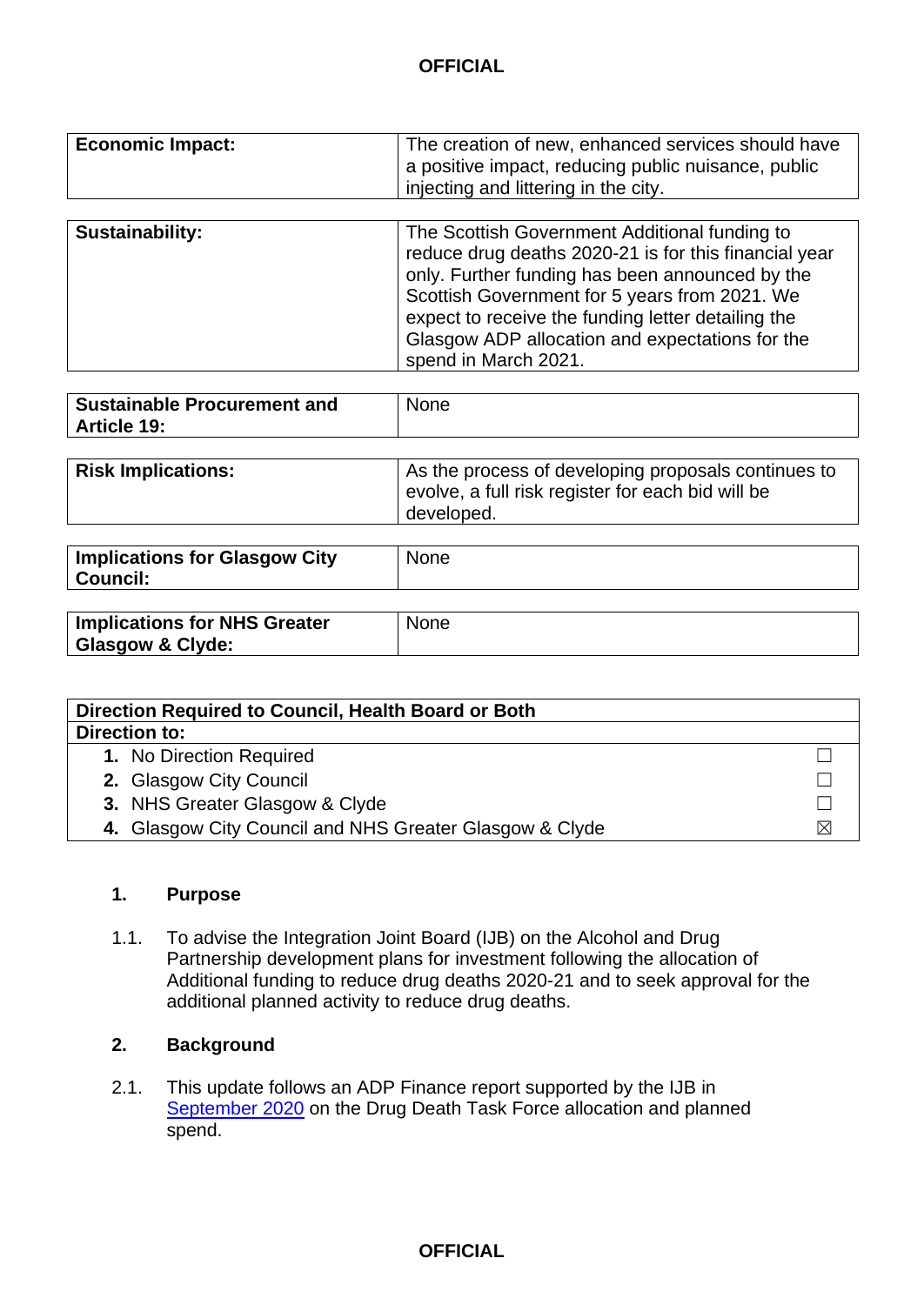- 2.2. On 20<sup>th</sup> January the Scottish Government announced a planned 5 year national investment from 2021 of £250 million [More than £250 million for drug](https://www.gov.scot/news/more-than-gbp-250-million-for-drug-deaths-emergency/)  deaths emergency - [gov.scot \(www.gov.scot\)](https://www.gov.scot/news/more-than-gbp-250-million-for-drug-deaths-emergency/)
- 2.3. The new Scottish Government Additional funding to reduce drug death was awarded on 4<sup>th</sup> February 2020 and the ADP was asked to submit our spending plan on 17<sup>th</sup> Feb 2020. Allocations were based on the number of drug deaths.
- 2.4. The Scottish Government letter detailed an expectation for the use of the investment by setting out proportions:
	- 65% on residential rehabilitation placements and associated aftercare
	- 15% on improving access to treatment
	- 20% on improved access to harm reduction activities.
- 2.5. We await information from the Scottish Government on the 5 year national investment.

#### **3. Additional New Investments**

- 3.1 Glasgow ADP has approved a programme of investment based on the proportions indicated in the funding letter.
- 3.2 We plan to grow our abstinence based residential rehabilitation capacity by 4 beds, allowing greater flexibility in length of stay and increasing the number of placements available. We will also invest in residential support for people who are alcohol dependent.
- 3.3 We will invest in food/fuel and transport vouchers that can be used to support individuals post placement and to attract people into treatment services.
- 3.4 We will invest in digital technology, data packages, phones and devices, to ensure that individuals can access online aftercare support and to attract and maintain new service users in treatment.
- 3.5 We will roll out the city centre harm reduction initiative -Wound care, Assessment of injecting risk, Naloxone, Dry bloodspot testing (WAND), across the city on Injecting Equipment provision vans.
- 3.6 Table 1 details the planned spend: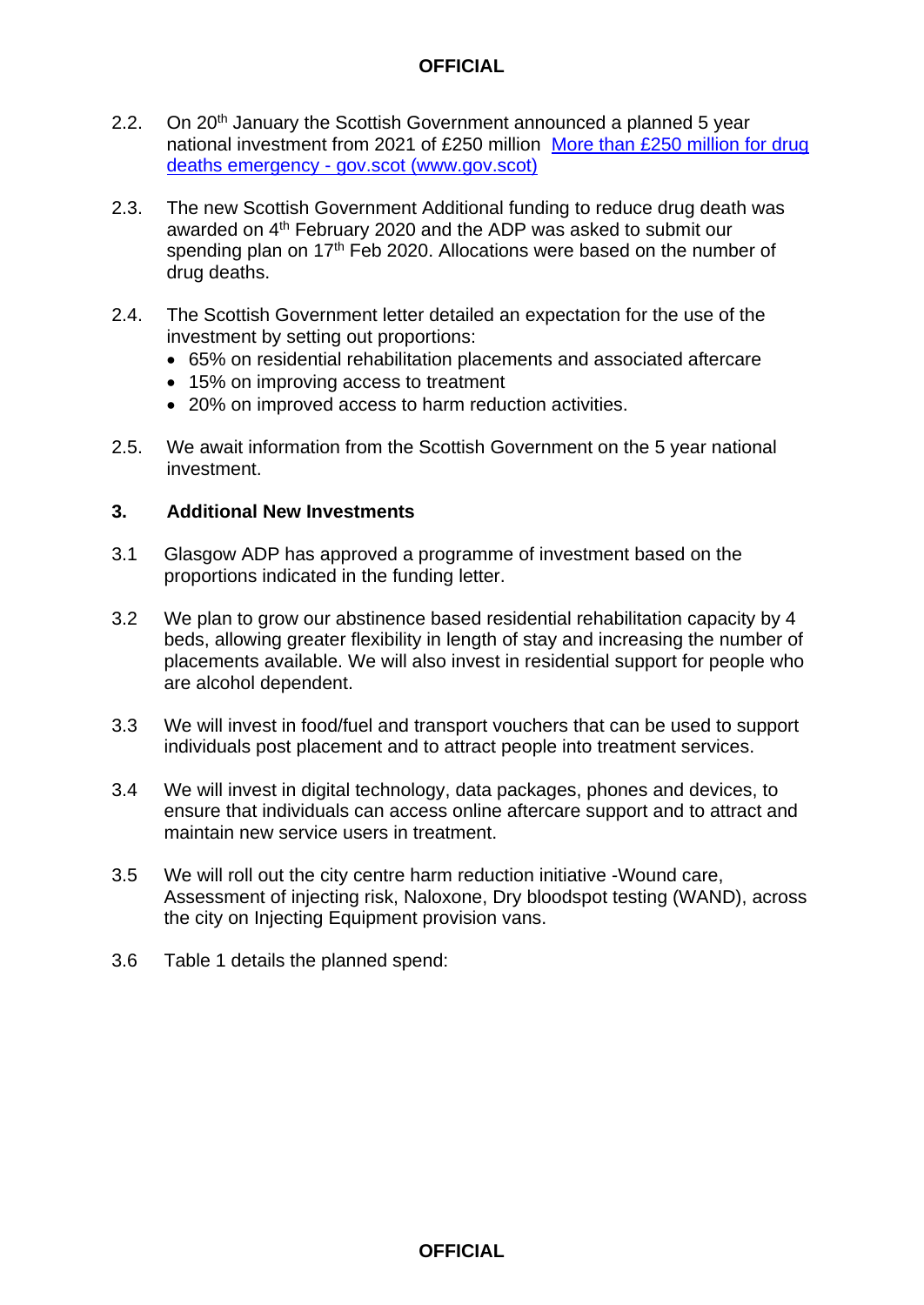#### **Table 1**

| ADP Additional funding to reduce drug death 2020-21<br><b>Projects</b>                                                                                                             | Investment |
|------------------------------------------------------------------------------------------------------------------------------------------------------------------------------------|------------|
| Abstinence based residential rehabilitation                                                                                                                                        | £170k      |
| Alcohol dependent residential support                                                                                                                                              | £70k       |
| Digital engagement of new service users and aftercare<br>post rehab placement                                                                                                      | £150k      |
| Improving engagement and aftercare post rehab<br>placement vouchers                                                                                                                | £40k       |
| WAND roll out<br>Lease 2 IEP vans<br>IEP packs<br>$\bullet$<br>Wound packs<br>Digital support<br>BBV testing data interface between 3rd sector and<br>health<br>Incentive vouchers | £109k      |
| <b>Total Investment proposals</b>                                                                                                                                                  | £539k      |

#### **4. Recommendations**

- 4.1 The Integration Joint Board is asked to:
	- a) note the proposals outlined in this report; and
	- b) approve the additional planned activity funded from the Scottish Government ADP Additional funding to reduce drug deaths 2020-21.